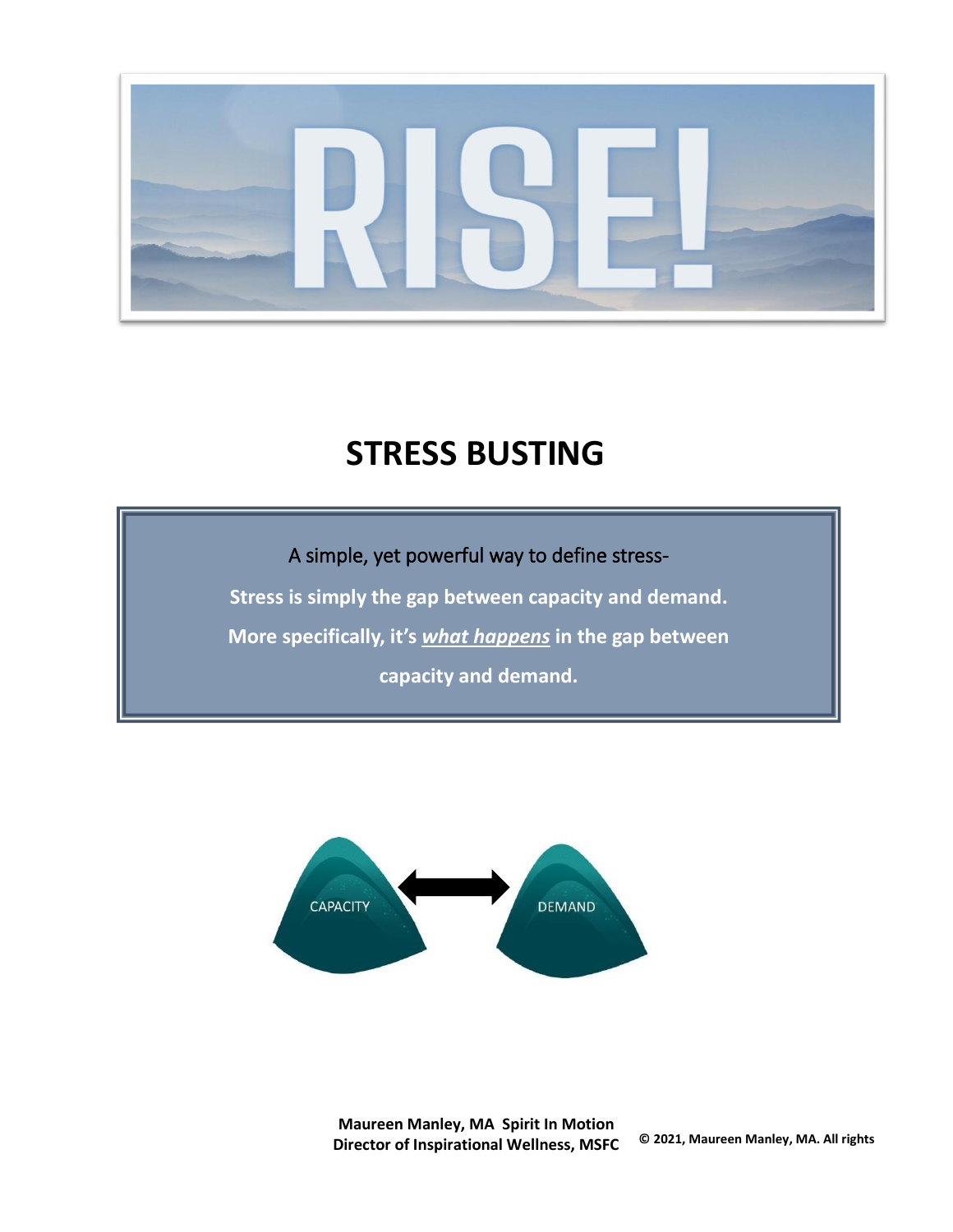Stress is communicating with you. The information you are receiving is not necessarily good or bad. You can communicate with the information in a proactive way!

## **STAY IN CONTROL WHEN THINGS HEAT UP!**

The A-B-Cs of remaining in your optimal performance zone**.**

**A-B-C A**wareness **B**reathe + Appreciate **C**orrect

**Awareness-** The first step of learning how to work with stress is to assess it. Get clear about what it is and where it's coming from.

**Breathe -** Taking deep and steady breaths will help move you out of a stress response, and into a calm and higher reasoning state.

**Appreciate-** Feeling grateful actually shifts your brain chemistry to be able to think more clearly, logically, and even creatively so that you can problem solve more effectively.

**Correct**- With more clarity and more creativity flowing in your brain, you can start to think through adjustments that can be made to either reduce demand or increase your capacity,

## **Build your stress busting muscles!**

**Awareness**

How do you feel stress in your body?

What do you do when you feel stress?

**Maureen Manley, MA Spirit In Motion Director of Inspirational Wellness, MSFC © 2021, Maureen Manley, MA. All rights**